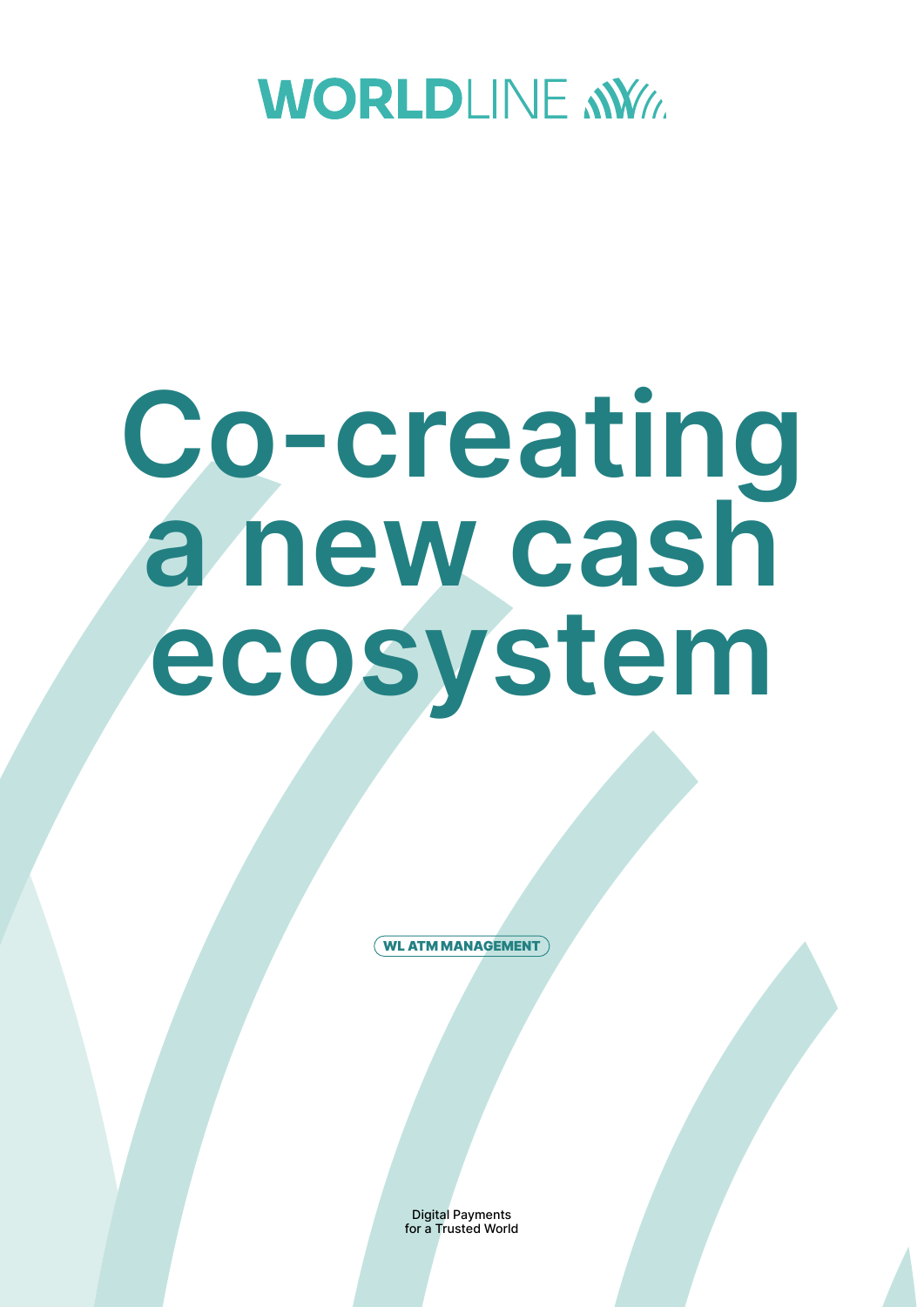## The challenges ahead for the ATM community



#### **Rethinking the use of cash**

With the surge towards a cashless society, banks are reshaping their strategy to free up branch staff for core banking business and smart working. Mobile integrations and branch digitalisation also greatly impact banks physical channels, such as ATMs.



#### **Regulatory disruptions**

As cash withdrawals are decreasing, ATM transactions are getting more and more expensive. With the mass switch to contactless payments, particularly throughout Europe, countries are reconsidering the establishment of a Central Bank Digital Currency.

Regulations, technological upgrades and ATM security generate new costs.

Hiring skilled operational experts requires considering time and effort.



#### **ATM pooling initiatives**

Traditional outsourcing models focus on optimising operations of a single financial institution, but there is increasing interest in mature ATM markets on cooperation between institutions and particularly in "Pooling", in which multiple banks enter an agreement to operate a shared infrastructure, including all elements of the ATM value chain.

#### **How ATMs can use innovation to sharpen their offering**

#### **Make it convenient**

 $\mathbf{\Lambda}$ %

of transactions in Europe are contactless (ecb 2020)

**Make it personal**

 $2.2<sub>b</sub>$ 

global chatbot market in bfsi by 2024 (global market insights, 2018)

**Make it inclusive**

 $1.7\,\mathrm{b}$ adults globally remain unbanked

(global findex database, 2017)

## Leading players to reshape their overall ATM strategy

#### KEY OUTCOMES

- Simplified ATM management through a single point of contact
- Trusted service-level agreement relationship
- Ensured regulation compliance
- Attractive services portfolio adapted to channels and legacy infrastructure

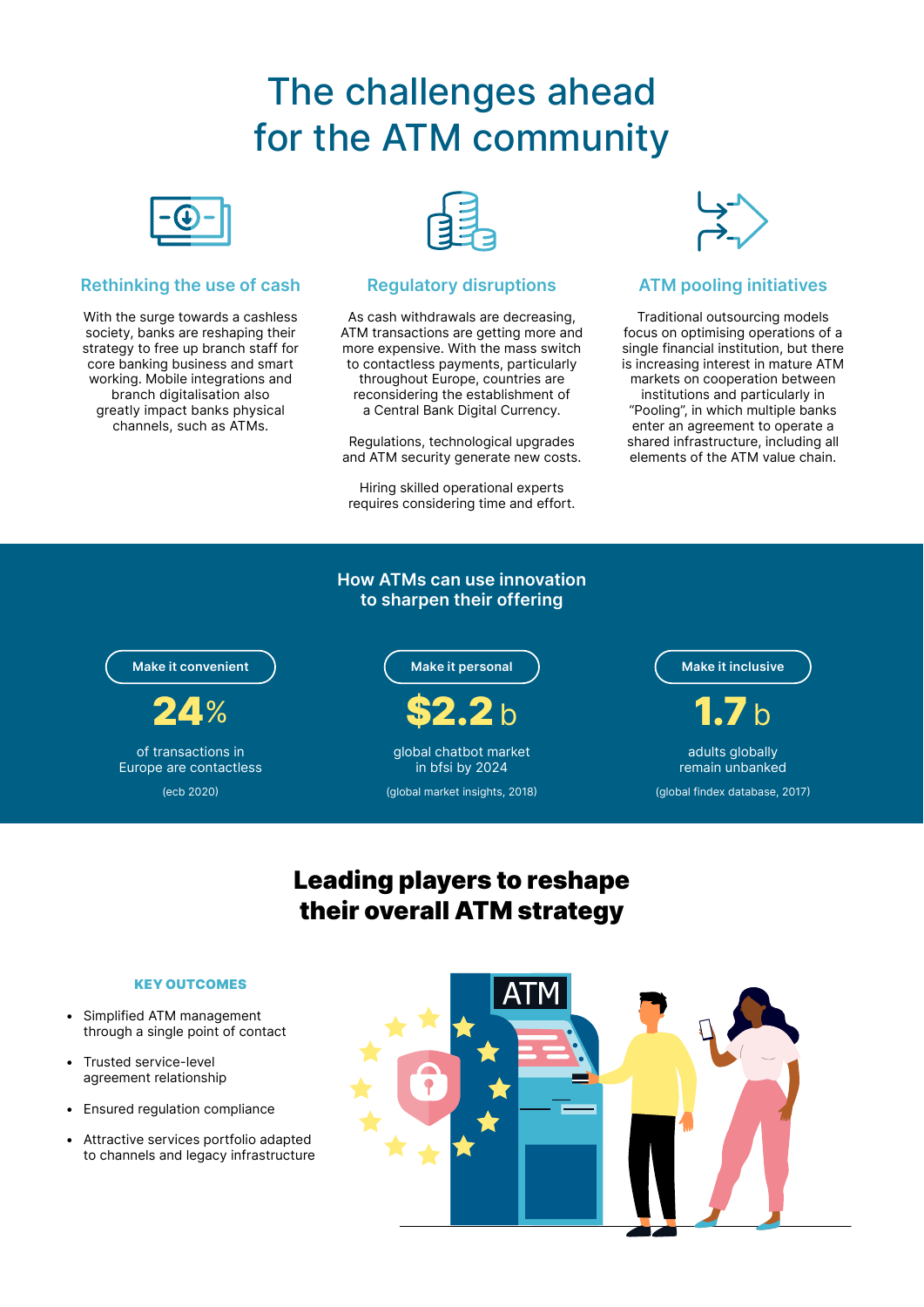## Opportunities for scaling up ATM offerings

#### INSTALLATION

ATM SW & HW purchase ATM Rental

ATM Information Repository

#### MAINTENANCE

ATM premises 1st & 2nd line support Remote Predictive

#### REPORTING

Electronic Journal **Statistics** & availability

#### IT PROCESSING

Cash & Cardless withdrawal ATM testing centre

Deposit / Recycling

Protocol Switching & File Clearing

Value added services (Self Banking, DCC...)

#### SUPPLIER MANAGEMENT

HW & SW

Telecom & Alarm system

#### CASH MANAGEMENT

Cash forecasting CIT funds preparation CIT cash delivery

#### CUSTOMER SERVICE

Helpdesk Invoice reconciliation Legal requisition

#### MONITORING

ATM Host (Financial & Technical events) Fraud protection BIN black listing

### How Worldline can help you innovate, optimise and protect

**WL ATM Management is designed to help financial institutions address major industry challenges and innovation opportunities while laying the foundations for future business growth. The flexibility and high level of customisation possible via our acquiring platform help to ensure that banks and ATM owners are able to design their own approaches relatively quickly and cost effectively.**



based hub managing and monitoring your ATM network. Modular services can be activated to provide the best solution to your current needs.

service option that gives your business the option to benefit from a complete ATM solution – encompassing hardware, software, maintenance and managed services – for a single monthly operational cost.

the identification of abnormal behaviours at ATM. Once a potential fraud is identified, the temporary block of the ATM discourages fraudsters.